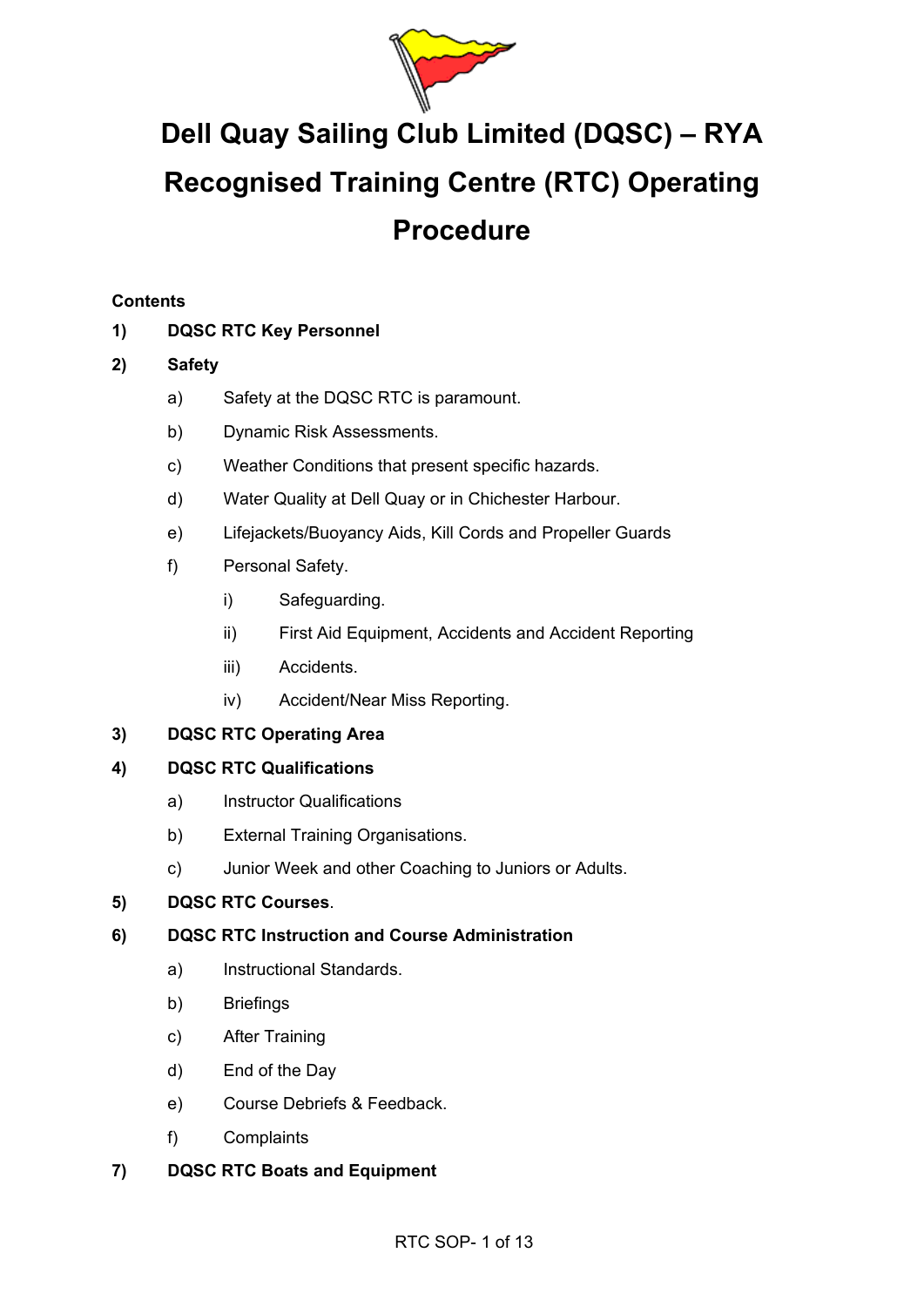

#### **Annexes and External References**

- Annex A Operating Area Plan
- Annex B Parental Consent Form
- Annex C Risk Assessment Form
- Annex D Participant Feedback Form
- Annex E Private Dinghy Check Sheet
- Annex F Briefing Formats
- Annex G DQSC Code of Conduct for Junior Sailing
- Annex F DQSC Junior Sailing Training Session Booking Conditions

#### **Other Relevant Documentation**

DQSC RYA Recognised Training Centre (RTC) Purpose and Policy

#### **External References**

DQSC Health and Safety Policy (See DQSC Website) DQSC Risk Management and Risk Register (See DQSC Website) DQSC Incident Policy (See DQSC Website) Safety on the Water Policy (See DQSC Website) DQSC Safeguarding Policy (See DQSC Website) RYA WebSite References RYA Kill Cord Direction (Avoiding Propeller Strikes) (See RYA Website) RYA Propeller Guard Direction (See RYA Website) RYA Instructor Code of Conduct RYA Coach Code of Ethics and Conduct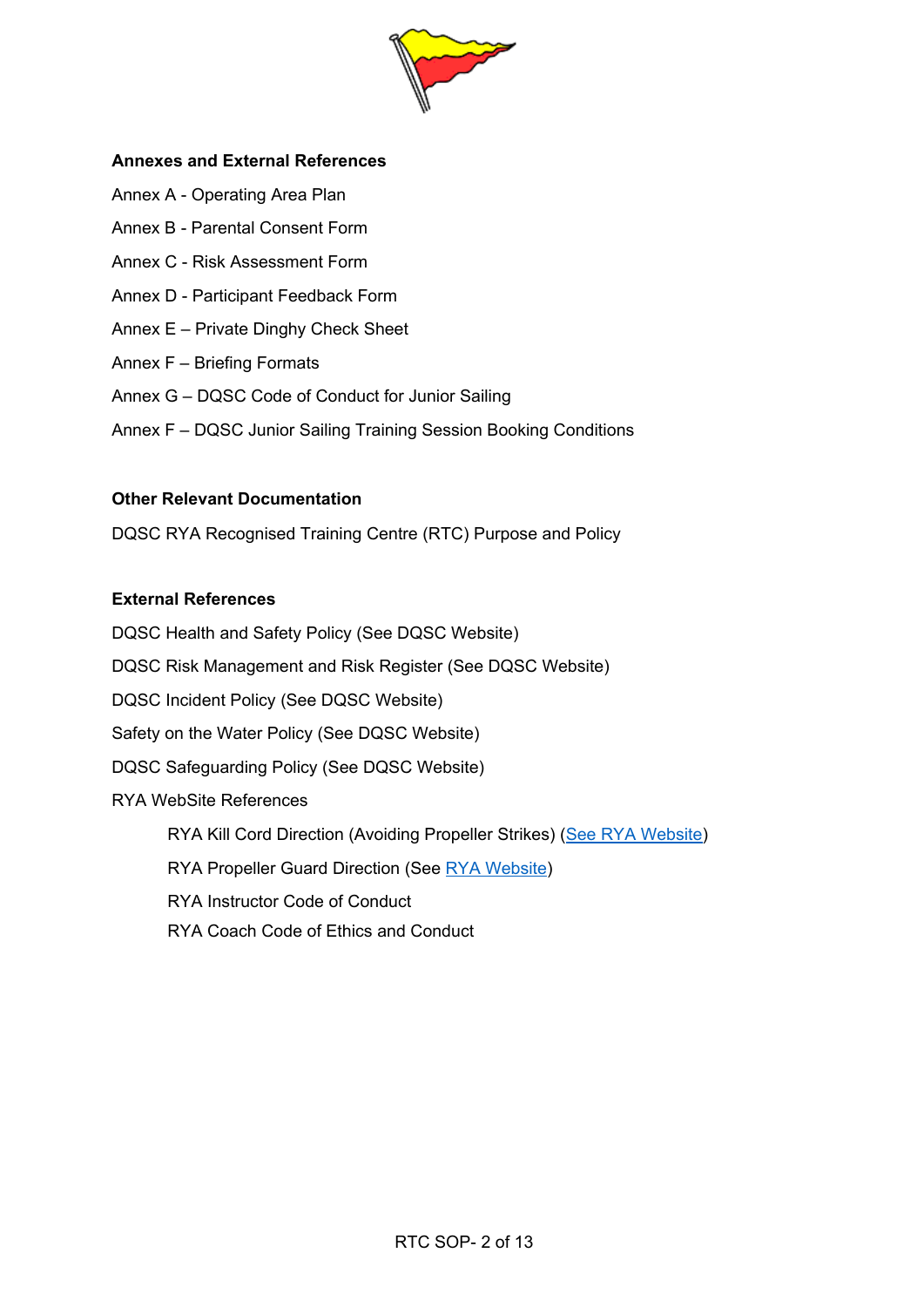

# **Dell Quay Sailing Club Limited – Training Centre (RYA Recognised) Operating Procedures**

# **1. DQSC RTC Key Personnel**

| Role                              | <b>Name</b>        |
|-----------------------------------|--------------------|
| DQSC RTC Principal                | Mr Andy Morley     |
| DQSC RTC Chief Instructor Sailing | Mrs Sarah Eggleton |
| DQSC RTC Chief Instructor Power   | Mr Graham Causer   |

# **2. Safety**

- a) **Safety at the DQSC RTC is paramount**. All persons instructing or being trained at the DQSC RTC must do all they can to reduce the inherent risks associated with water sports. DQSC provides an overarching Risk Management Policy and Central Risk Register.
- b) **Risk Assessments**. The completion of risk assessments by the Principal/Senior Instructor in no way exonerates Instructors from their ongoing responsibility for group safety.
	- a. To ensure that risks are suitably mitigated or the course suspended/cancelled the Principal or Senior Instructor are to conduct a Risk Assessments at the start of each day.
	- b. Instructors have a duty to perform an ongoing dynamic risk assessment and take all appropriate steps in consultation with the Principal/Senior Instructor to mitigate risks that may occur during instruction as far as practically possible
	- c. See Annex C for Risk Assessment Forms.
- c) **Weather Conditions that Present Specific Hazards**.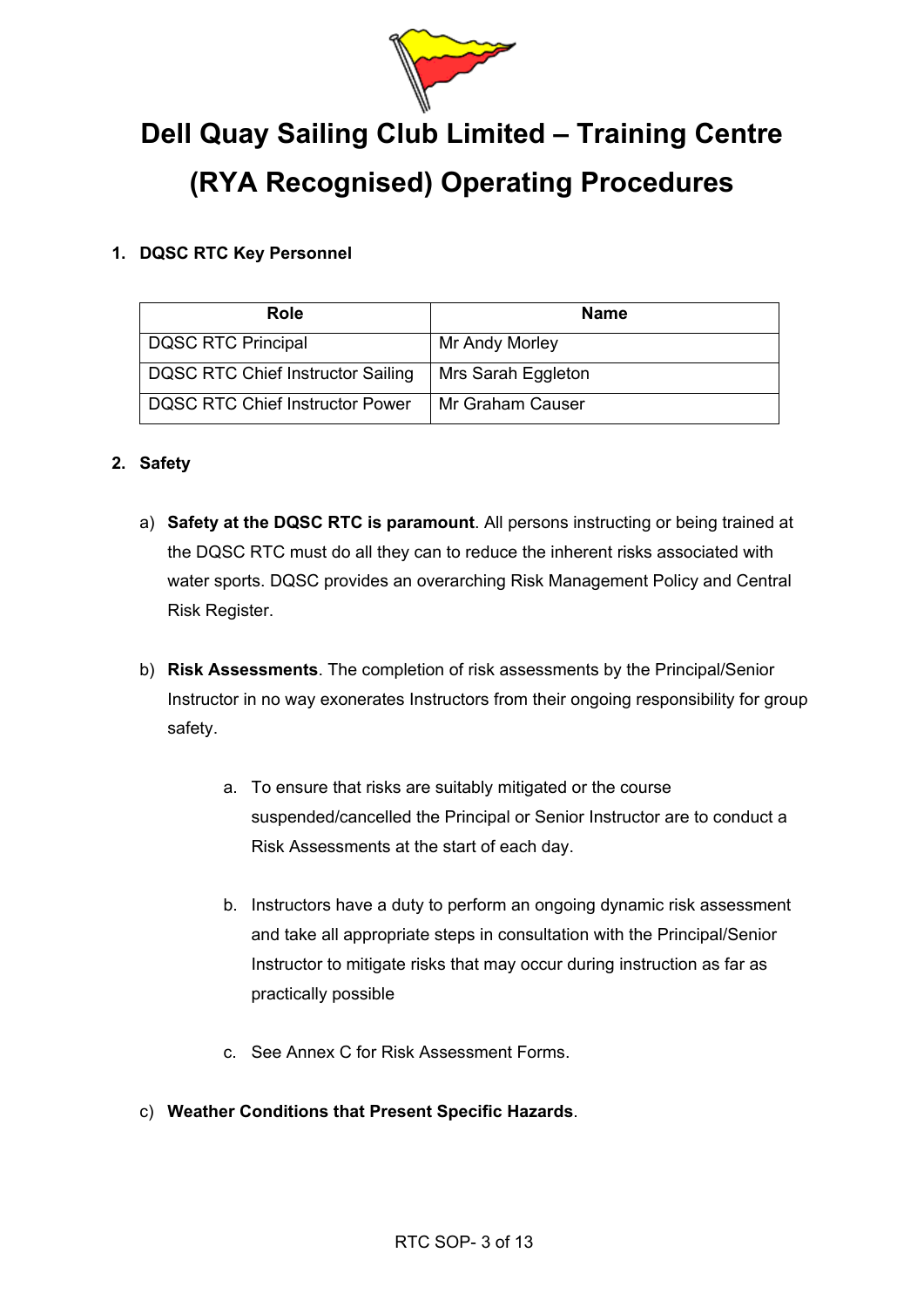

- i) **Thunder and Lightning**. In the event of two claps of thunder being heard or lighting flashes being seen in the general vicinity of afloat training within a tenminute period all afloat training must be suspended immediately. If training is taking place within the Dinghy Training Area all boats must be returned to the club using the most appropriate method. If training is taking place outside of the Dinghy Training Area, then boats should be sailed to the nearest beach and crews removed to a suitable safe haven away from the water. Training may recommence after a period of 45 minutes has elapsed since the last thunderclap heard/lighting seen.
- ii) **Rain, Snow, Wind and Sunshine**. Adequate clothing for the prevailing (and forecast) conditions shall always be worn by students and instructors. Even in summer, a windproof top over a wet suit may be necessary. Wellingtons must not be worn.

# **d) Water Quality at Dell Quay or in Chichester Harbour.**

- i) The water quality at Dell Quay is monitored by the environmental health department at Chichester District Council, and the results are available on their web site and also the Harbour Conservancy Website (https://www.conservancy.co.uk/page/water-quality).
- ii) As the water quality may vary and will not always meet EU Bathing Water Quality Standards, DQSC RTC advice to Instructors and Students is that:
- $\triangleright$  Full immersion is not recommended.
- $\triangleright$  Cuts, open wounds and abrasions should be covered with a waterproof dressing.
- $\triangleright$  Maintain good personal hygiene wash hands before eating and shower after sailing.
- $\triangleright$  Food or drink on small boats should be carried in a sealed container to prevent it being splashed.
- iii) If we know discharging is happening, we'll tell people as soon as we can, and if we find out it's happened, we'll tell people after the event.
- **e) Lifejackets/Buoyancy Aids, Kill Cords and Propeller Guards**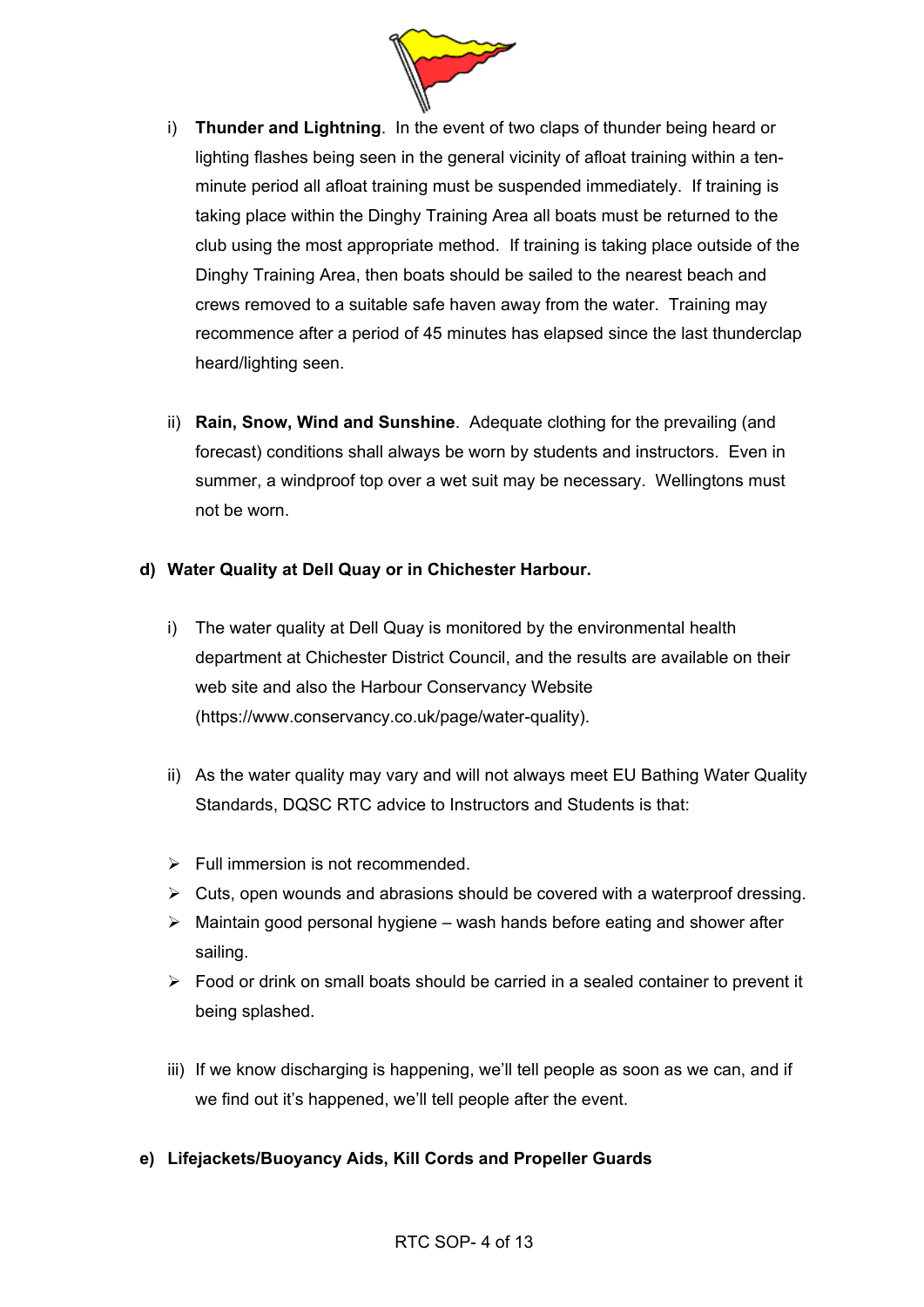

- i) An approved buoyancy aid (CE Newton 50) shall be worn by all instructors and students when afloat and on pontoons. Buoyancy aids of an approved standard (BS EN 393:1994) meet requirements.
	- (1) An approved Lifejacket of at least 100 Newtons may be worn in place of a buoyance aid on Power Level 2 courses only.
	- (2) Buoyancy aids for all children shall be checked for fitting by the responsible instructor at the start of the course.
	- (3) Adult DQSC members will take responsibility for their own buoyancy aids.
- ii) **Kill Cords**. Kill Cords must always be correctly worn when helming club power boats See the RYA Kill cord policy see External References.
- iii) **Propeller Guards**. Propeller Guards are not fitted to DQSC power boats.

#### **f) Personal Safety.**

- i) Safeguarding. See the DQSC Safeguarding Policy.
	- (1) Instructors are to complete a self-certification or a CRB Check as required by the DQSC Safeguarding Policy (See External References).

# **ii) First Aid Equipment, Accidents and Accident Reporting**

- (1) Each Safety Boat is equipped with a First Aid Kit
- (2) First Aid Kit on shore is found on the end of the cupboard containing chairs and tables in the main club room.
- (3) The First Aid Kits need to be checked prior to each course.
- (4) If any items are used, they need to be documented in the accident log and communicated to the Sailing Committee (Sailing Secretary) for replacement.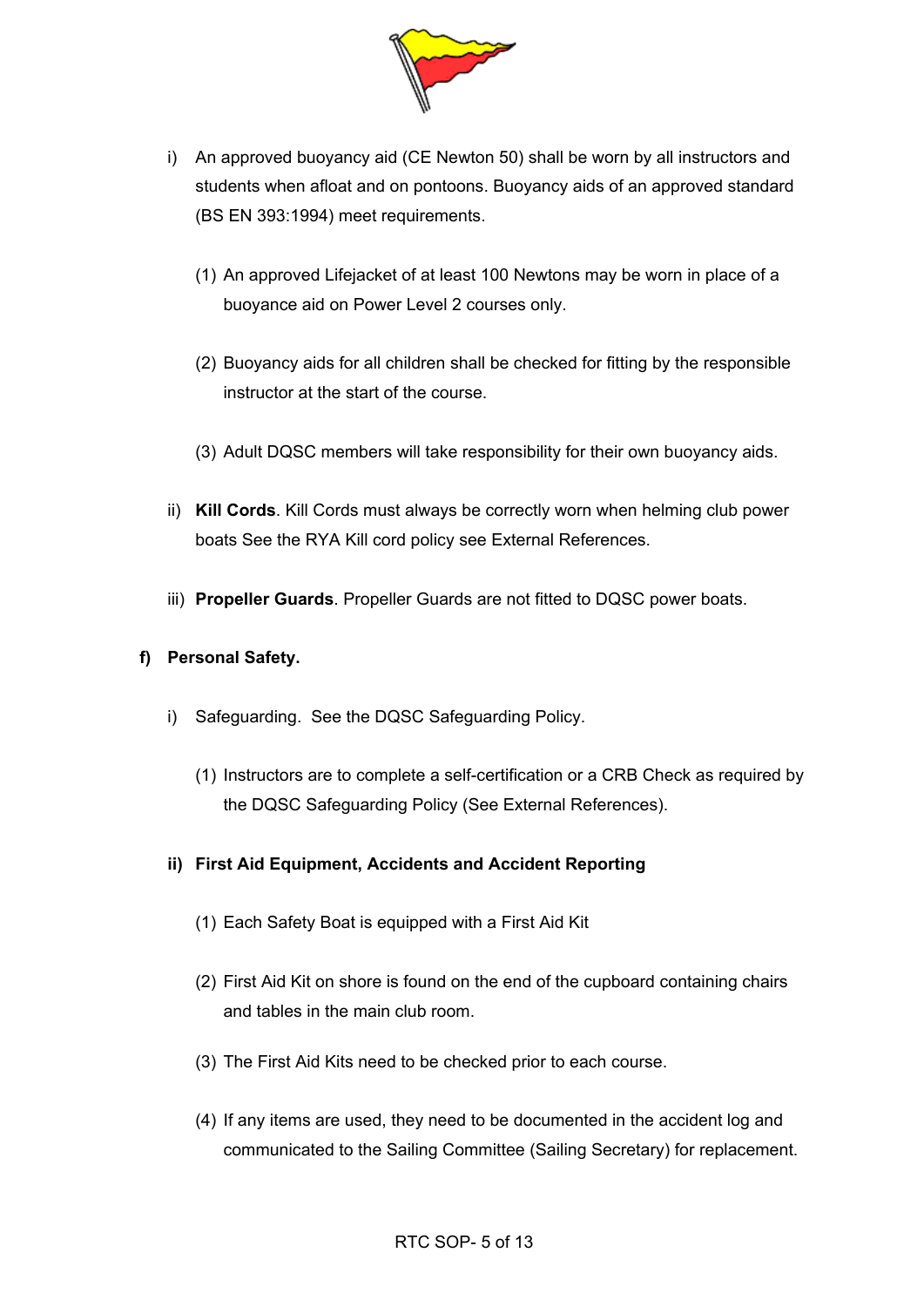

iii) **Accidents**. When accidents occur afloat the person needs to be treated quickly and should be landed at an appropriate place. If serious the procedures in the DQSC Incident Policy should be used. See External References

# iv) **Accident/Near Miss Reporting**.

- (1) All accidents, requiring first aid treatment should be brought to the attention of the Principal and Senior Instructor on duty and reported in the DQSC Accident and Incident Book, located on the end of the cupboard containing chairs and tables in the main club room.
- (2) **Near Miss**. All near Misses must be brought to the attention of the Principal and Senior Instructor on duty and recorded in the DQSC Accident and Incident Book.
- (3) The General Committee will arrange the investigation of any incidents. The investigation will make recommendations to the General and Sailing Committees from reviews and investigations conducted post a RTC incident. DQSC General Committee as part of its review of the Accident and Incident Book will coordinate any further in-depth investigation with a view to mitigating the risk and reducing the risk of re-occurrence across DQSC.
- (4) The Senior Instructor is to ensure that the Principal or in the absence of the Principal, the Chief Instructor is aware of the outline details of the accident as soon as practically possible.

# **3. DQSC RTC Operating Area**

a) DQSC RTC Training Area generally is divided into two separate areas (See Annex A):

**Dinghy Training Area**. In the vicinity of Dell Quay (From Fishbourne shore to Chichester Lake (a line between Lake and Birdham Buoys). For the Day Sailing course, the group may proceed beyond the Dinghy Training Area.

and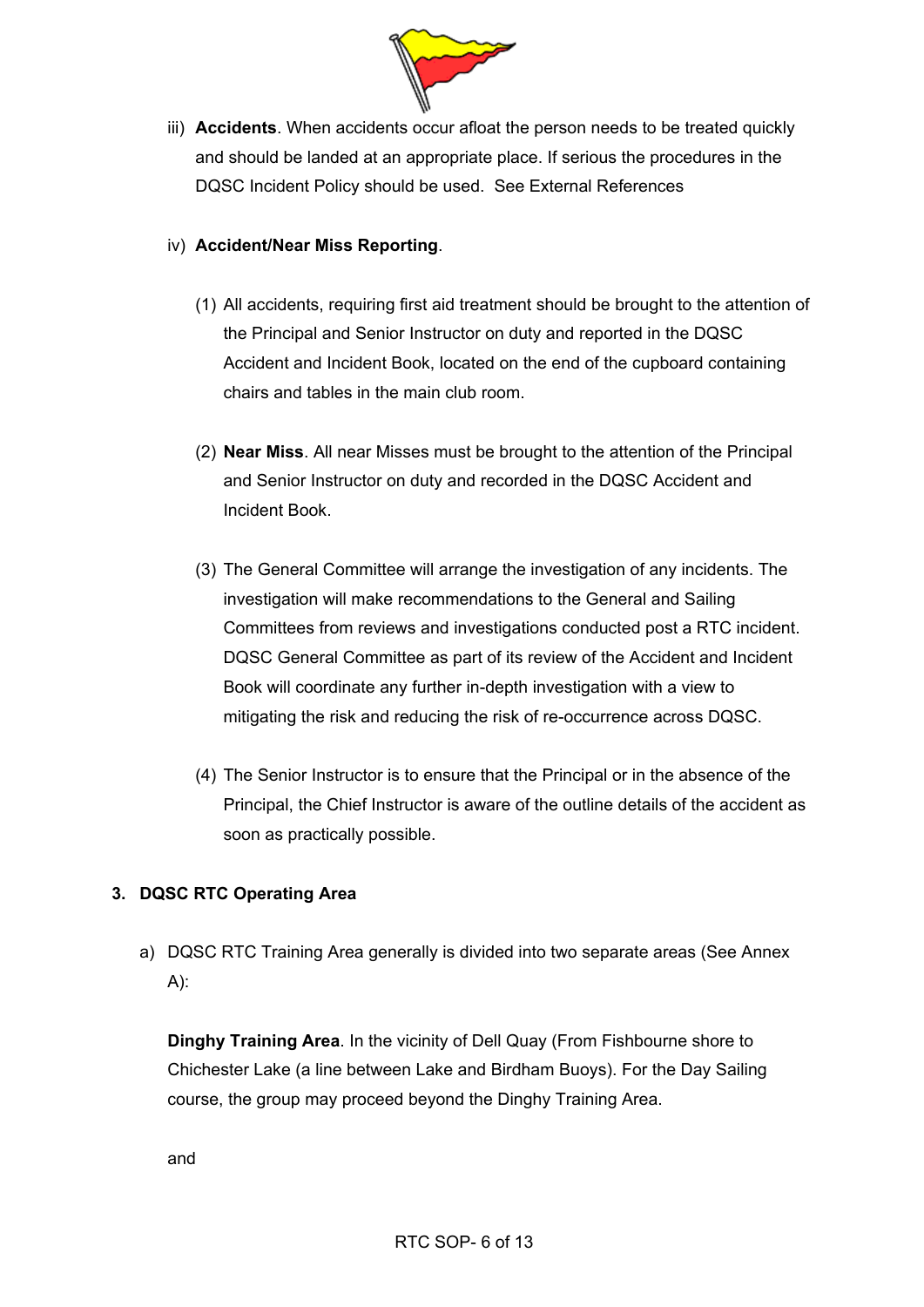

**Power Boat Courses**. From Fishbourne shore to East Head.

- b) At least 24 hours before the commencement of the course the RTC Principal must obtain permission in writing, from the Chichester Harbour Master authority, to conduct a planning speed manoeuvres within Chichester Harbour.
- c) Instructors are required to familiarise themselves with the chart and physical operating area paying particular attention to hazards such as moored boats, racing marks/buoys, channel markers, channels and shallow water areas/spits and the channel to Chichester Marina lock.

# **4. DQSC RTC Qualifications**

#### **a) Instructor Qualifications**

- i) Instructors are to attend annual site-specific training including operating procedures updates. Failure to attend the annual site specific training will mean the Instructor is unable to instruct at DQSC RTC until this training has been given.
- ii) Qualification Required to Teach RYA Recognised Courses

| <b>Instructors Qualification</b>           | <b>Qualified to Teach</b>                 |
|--------------------------------------------|-------------------------------------------|
| Powerboat Instructor                       | Power Boat Levels 1 and 2.                |
| RYA First Aid Qualification                |                                           |
| Powerboat Instructor with Safety Boat &    | Power Boat Levels 1 and 2.                |
| <b>Coastal Endorsement</b>                 | Safety Boat Coastal.                      |
| RYA First Aid Qualification                |                                           |
| Dinghy Instructor                          | National Sailing Scheme Levels 1,2 and 3. |
| <b>RYA First Aid Qualification</b>         | Seamanship Skills Module.                 |
|                                            | Day Sailing Module                        |
|                                            | Sailing with Spinnakers Module            |
|                                            | Youth Sailing Scheme Stages 1 to 4.       |
| Dinghy Instructor with Racing Endorsement, | <b>Start Racing Module</b>                |
| Level 2 Race Coach or above                |                                           |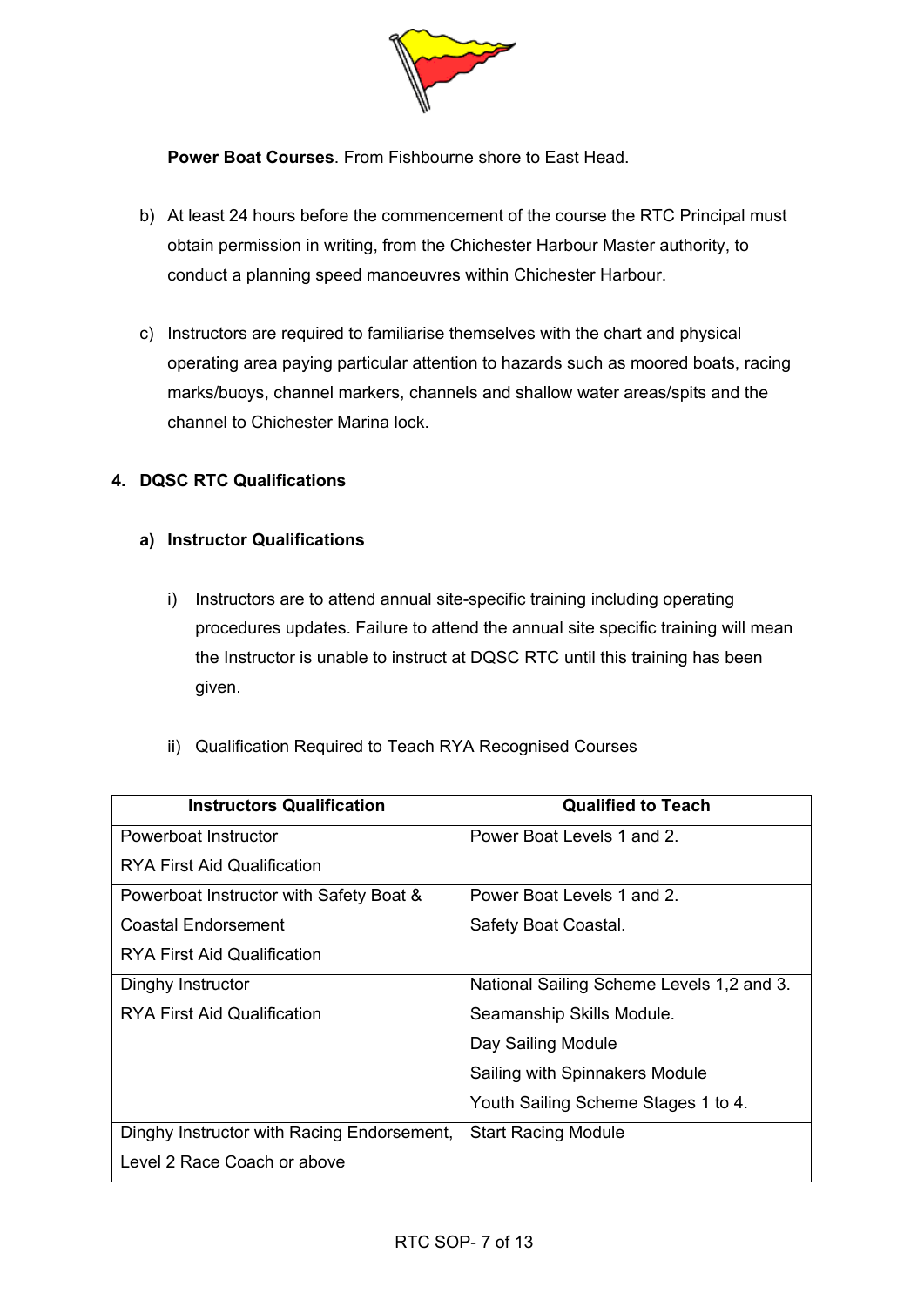

b) **External Training Organisations**. Courses supplied and delivered by external training organisations ie VHF Radio and first aid are responsible for assuring that their instructors have the requisite qualifications.

# **5. DQSC RTC Courses.**

- a) Members wishing to enrol on a club RYA course are required to complete the online application form including the medical declaration which is available on the training pages of the club website.
- b) It should be noted that the club will only provide RYA courses (sailing) to club members aged 8 years and over.
- c) The club will generally only provide powerboat training to those over 16, however applications will be considered for a Power Level 2 course from members aged 15 years and over if the applicant is working towards becoming an RYA Dinghy Instructor, or members aged 14 years and over wishing to complete Power Level 2 as a skill as part of the Duke of Edinburgh Award Scheme.

# **6. DQSC RTC Instruction and Course Administration**

- a) **Instructional Standards**. The highest standards of instruction and professionalism are expected at all times. Instructors are expected to adhere to the RYA Code of Ethics and Conduct for Instructors, Trainers and Coaches. Instructors are expected to adhere to the following guidelines when taking part in RYA training at DQSC:
	- $\triangleright$  A lifejacket or buoyancy aid must be worn when afloat
	- $\triangleright$  No Smoking in the presence of students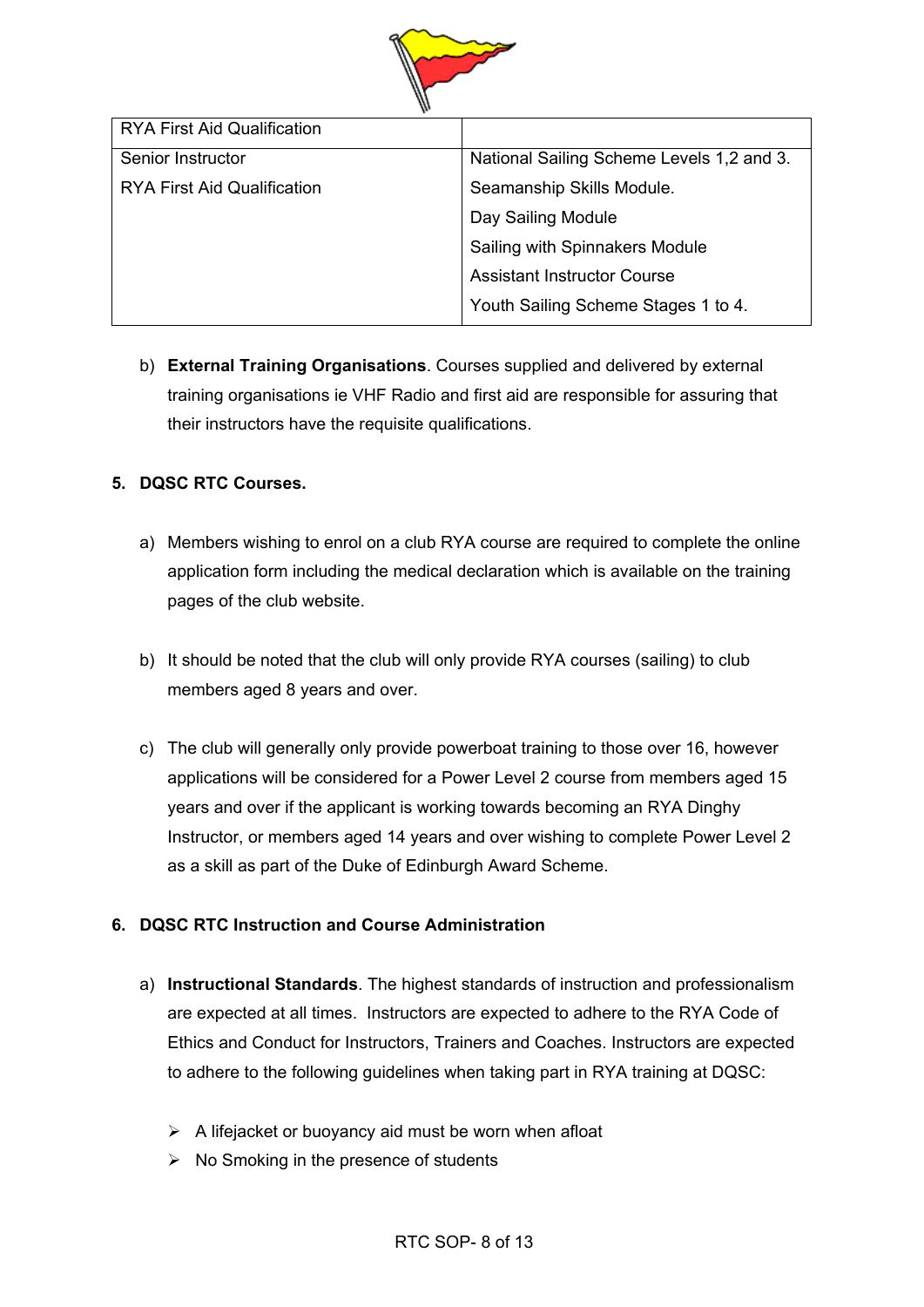

- $\triangleright$  No swearing in front of students
- $\triangleright$  No eating (includes gum) during instruction
- $\triangleright$  Remove any jewellery that might get caught
- $\triangleright$  Sunglasses are considered Personal Protective Equipment (should be worn when required)
- $\triangleright$  Drinking alcohol "on duty" is not allowed. Excessive drinking overnight is likely to affect your performance the following day and the Club's safety policy which states that no one is allowed on the water under the influence of alcohol will be strictly administered. Anyone identified as being under the influence of banned substances will be immediately barred from instructing.

# **7. Briefings**

a) Daily briefings are to be conducted in accordance with Appendix F.

# b) **Course Debriefs & Feedback**.

i) **Student Not Reaching the Course Required Standard**. Any student not achieving the required standard at the end of the course is to receive a personal debrief from the course instructor and the Principal or Chief Instructor is to be present during the debrief. If the participant is aged under 18 years, the student is to be given and encouraged to take the option to have their parent/guardian present. The debrief is to include a detailed explanation of the areas were the required standard was not reached and the remedial actions required before a certificate can be issued.

# **ii) Successful Completion of Course**

- (1) Students reaching the required course standard will have their logbooks duly endorsed by the course instructor. The course instructor will also enter details of hours under instruction etc in the Personal Log pages of the student's logbook.
- (2) For Power Level 2 courses only the Principal /Chief Instructor are to ensure that the passport photograph supplied by the student is a good resemblance of the student. If the photograph is not a good resemblance the Principal or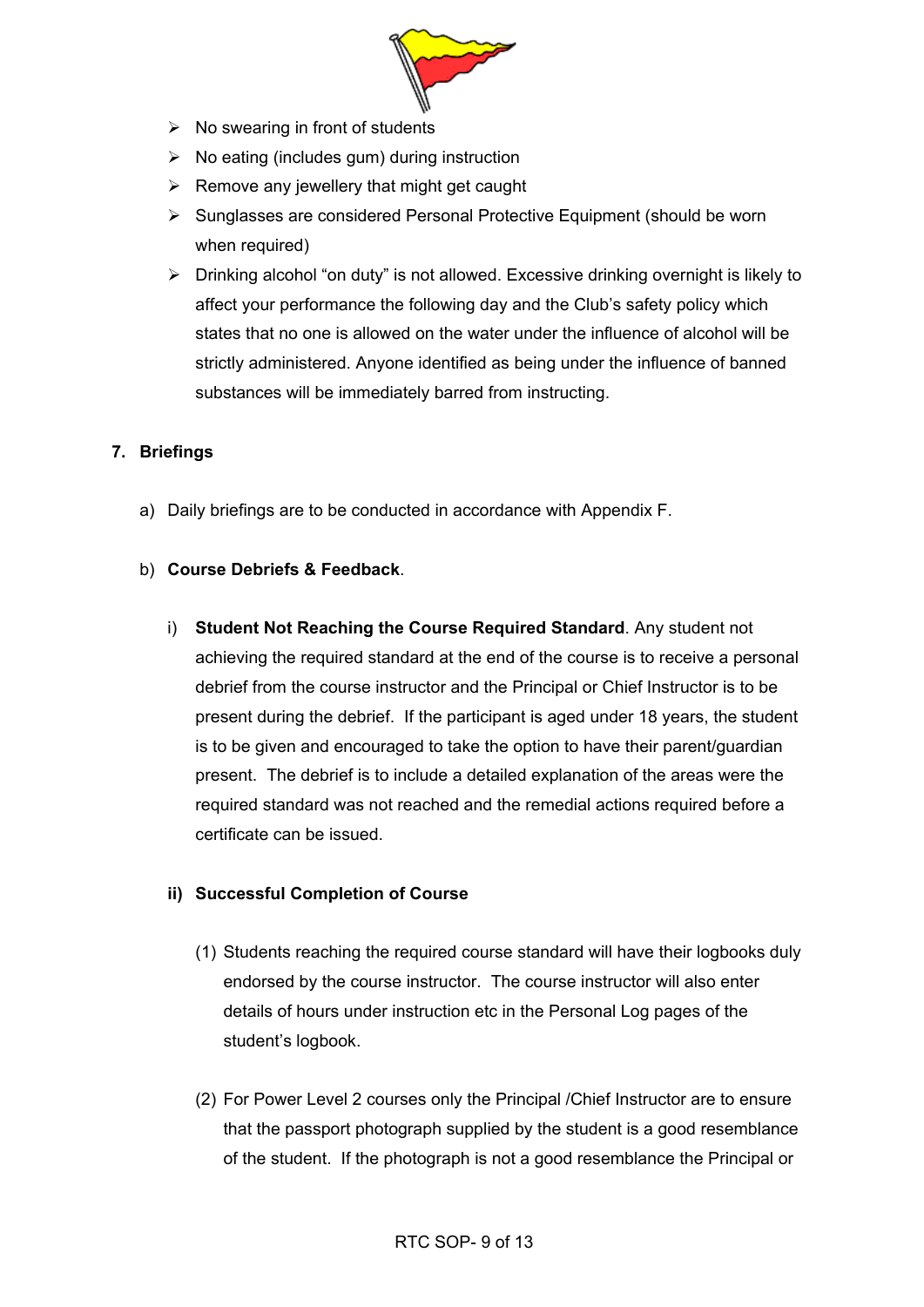

Chief Instructor is to insist on a replacement photograph which is a good resemblance of the student. Once the Principal/Chief Instructor is satisfied that the photograph is a good resemblance of the student they are to attach it to the completed photo-card certificate and seal the same using the plastic cover provided. The student's details and certificate number are to be entered into the RYA online database and the certificate marked as issued before the certificate is handed to the student.

- (3) For all other courses the Principal/Chief Instructor will complete the appropriate certificate and sign and stamp the certificate using the centre stamp and hand the same to the student before they leave the course.
- iii) **Participant Feedback Form** (Annex D). A student feedback form will be requested from each student at the completion of the course. The feedback form will be described at the start of the course so that participants are aware of the parameters that they will be required to comment on.

#### **c) Complaints**

- i) In the event that a student (or in the case of junior member their parent) are unhappy with any aspect of the training/assessment they have received, the student/parent should in the first instance should be invited to discuss their concern with the Senior Instructor, Principal or in the absence of the Principal the Chief Instructor for the relevant discipline. The Senior Instructor/Chief Instructor/Principal should invite the student/parent to join them in a suitably private location such as the office within the sail loft where the matter can be discussed in private.
- ii) The Principal/Chief Instructor should listen attentively to the concerns of the student/parent and ask sufficient questions of the student/parent to ensure that they have a comprehensive understanding of the concern being raised. The Principal/Chief Instructor should also invite the student/parent to indicate how they would like the matter resolving.
- iii) It may be necessary for the Principal/Chief Instructor to undertake their own enquiries including speaking with the course instructor in order that the Principal/Chief Instructor can appraise themselves of all the facts.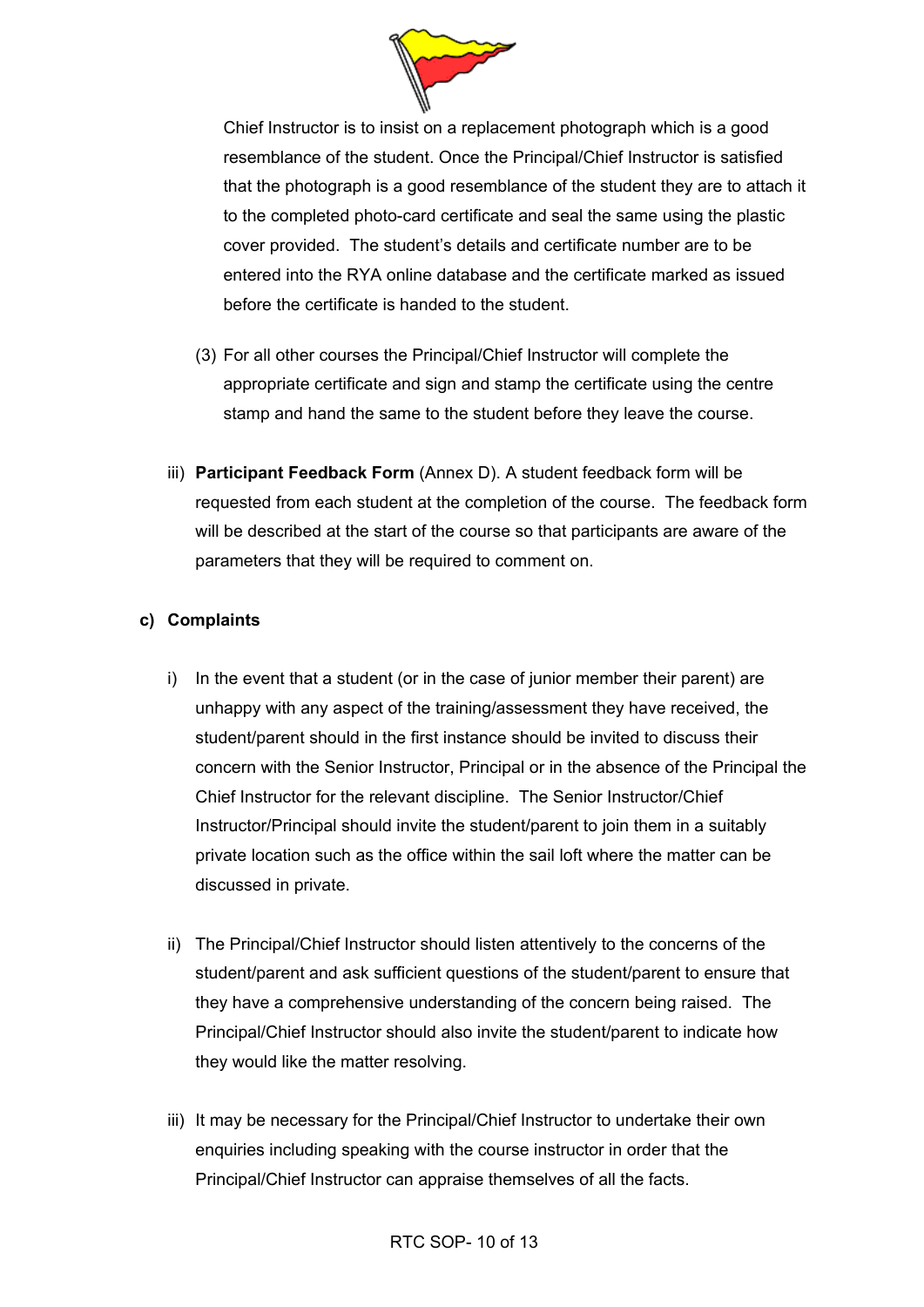

- iv) While every effort should be made to resolve the matter to the student/parent's satisfaction it is acknowledged that this is not always possible. This is particularly so when the concern relates to the student/parent not being satisfied with the outcome of an assessment following the completion of the course.
- v) The Principal/Chief Instructor should keep detailed notes regarding the concern raised by the student/parent and their preferred method of resolution. In addition, the Principal/Chief Instructor will keep detailed notes of any enquires conducted and any decision/resolution reached. If it is not possible to reach a decision/resolution immediately then the student/parent should be advised when they can expect to receive a decision and how the decision will be communicated. Any decision/resolution reached should be recorded in the notes.
- vi) If the student/parent is still unhappy with the outcome following the intervention of the Senior Instructor/ Chief Instructor /Principal/ they should be advised that they can raise their concern with the Rear Commodore Sailing.
- vii) The Rear Commodore Sailing who may seek advice/input from the Commodore will appraise themselves with the circumstances leading to the concern being raised, the enquiries conducted by the Principal/Chief Instructor and decision reached by the Principal/Chief Instructor. The Rear Commodore Sailing will communicate with the student/parent to seek a thorough understanding of the continued concerns of the student/parent. The Rear Commodore Sailing/Commodore will consider all the facts and if possible, attempt to resolve the concern while remaining mindful of paragraph iv above and advise the student/parent of their decision/proposed resolution and advise the Principal accordingly. The Commodore/Rear Commodore should not as part of the resolution indicate that a particular course certificate will be issued without first discussing and agreeing with the Principal of the DQSC RTC that the standards have been achieved so that a Certificate may be awarded, as only Principals are authorised by the RYA to issue course certificates.
- viii) If following intervention by the Rear Commodore Sailing/Commodore if the student/parent are still unhappy with the proposed resolution then they should be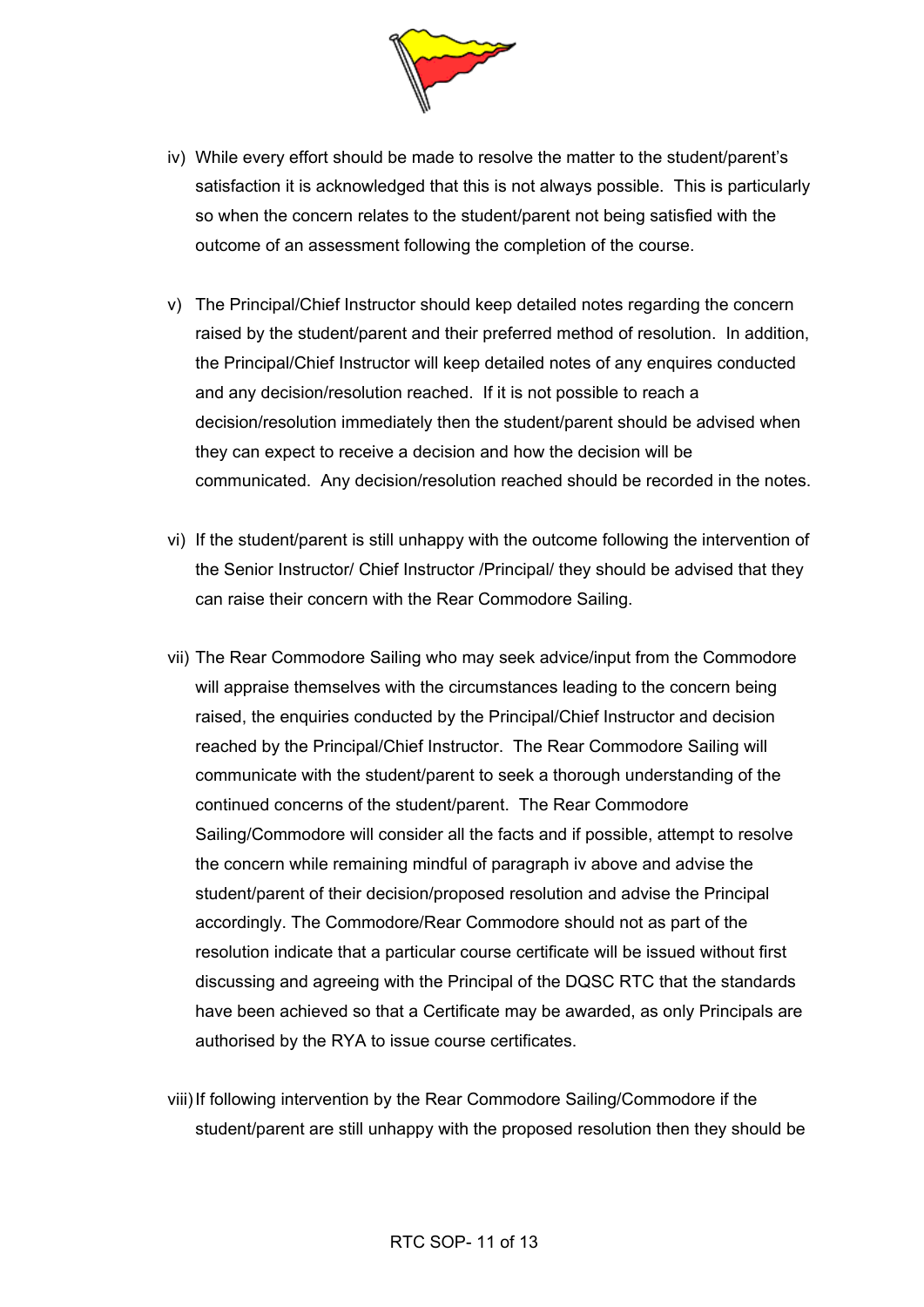

invited to put their concerns in writing and send the same to the Royal Yachting Association at the following address:

RYA House, Ensign Way, Hamble, Southampton, Hampshire, SO31 4YA United Kingdom

ix) The Principal and all centre staff will fully cooperate in an open and transparent manner with any enquiry conducted by the RYA or their appointed representative.

# **8) DQSC RTC Boats and Equipment**

- a) DQSC provides the boats and equipment for the DQSC RTC to use.
- b) The following 10 point check list is to be found on the safety boat grey equipment cupboard in the black shed:-

# **10 Point Safety Boat Check List**

- 1. Competent, appropriately dressed Helm
- 2. Competent, appropriately dressed Crew
- 3. Safety Boat emergency Bag containing:
	- a) First Aid Kit
	- b) Wire cutters
	- c) Throw rope
- 4. Paddles
- 5. Radio carry out radio check before leaving
- 6. Anchor + Warp
- 7. Adequate Fuel
- 8. Tow Line of 8 metres and Boat Line
- 9. Kill cord and spare kill cord
- 10. Fire Extinguisher
- c) DQSC provides the DQSC RTC with dinghies for instructional purposes. Where private dinghies are used for RYA Recognised training courses they must be checked using the Private Dinghy Check Sheet at Annex E.
- d) Notes to Instructors regarding use of boats.
	- $\triangleright$  All craft are to be checked by instructors prior to going afloat.
	- $\triangleright$  All craft must carry the necessary equipment as per Guidance Notes
	- $\triangleright$  All powerboats have their kill cords checked prior to and during sessions.